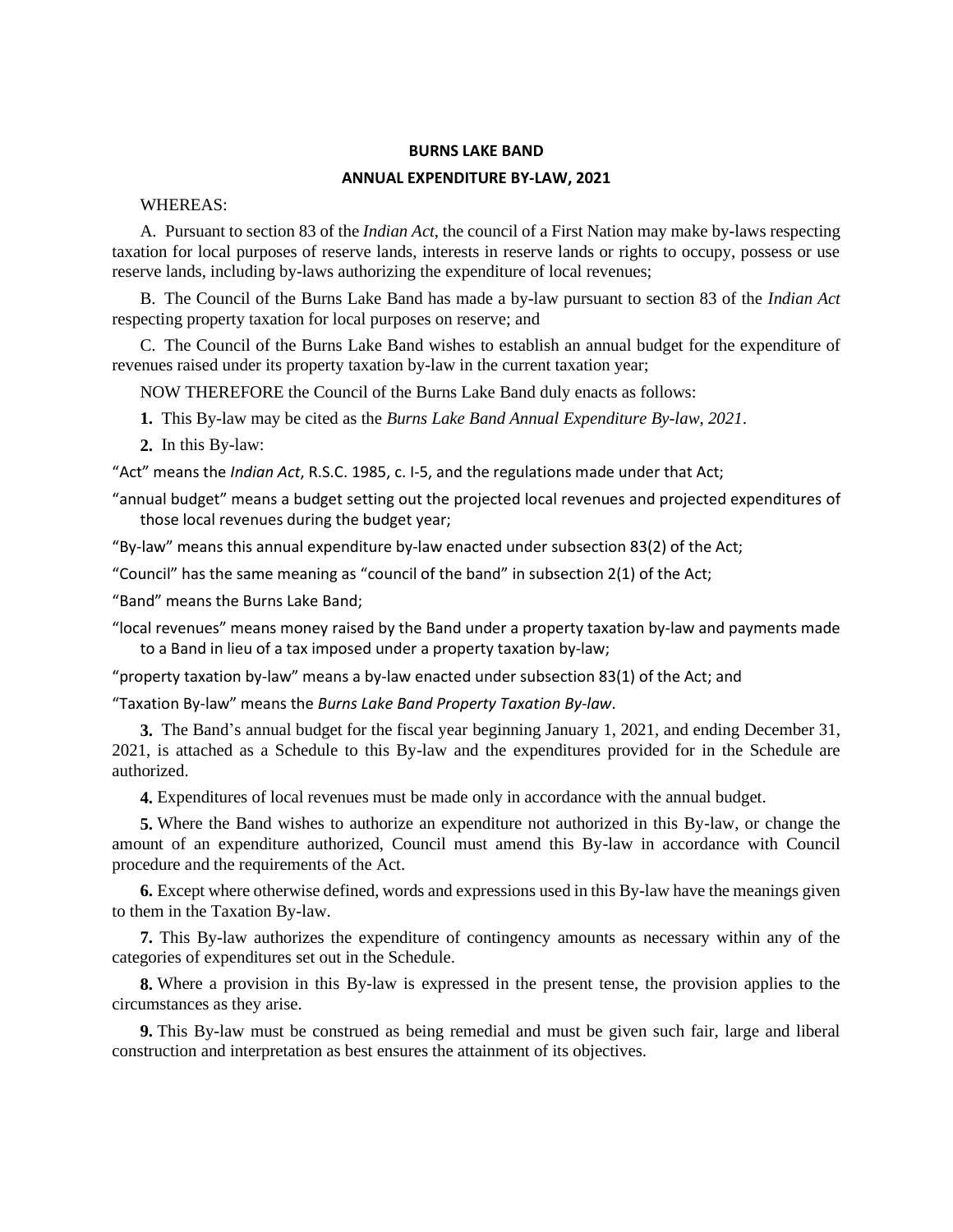**10.**(1) The Schedule attached to this By-law, and any Appendices, forms part of and is an integral part of this By-law.

(2) A reference to the Schedule is a reference to the Schedule to this By-law.

**11.** This By-law comes into force and effect upon the approval of the Minister of Indian Affairs and Northern Development.

THIS BY-LAW IS HEREBY DULY ENACTED by Council on the 9<sup>th</sup> day of December, 2021, at the Burns Lake Band Office, in the Province of British Columbia.

A quorum of Council consists of two (2) members of Council.

Chief Clayton Charlie Councillor Ellen Lorenz

Councillor Cecilia Sam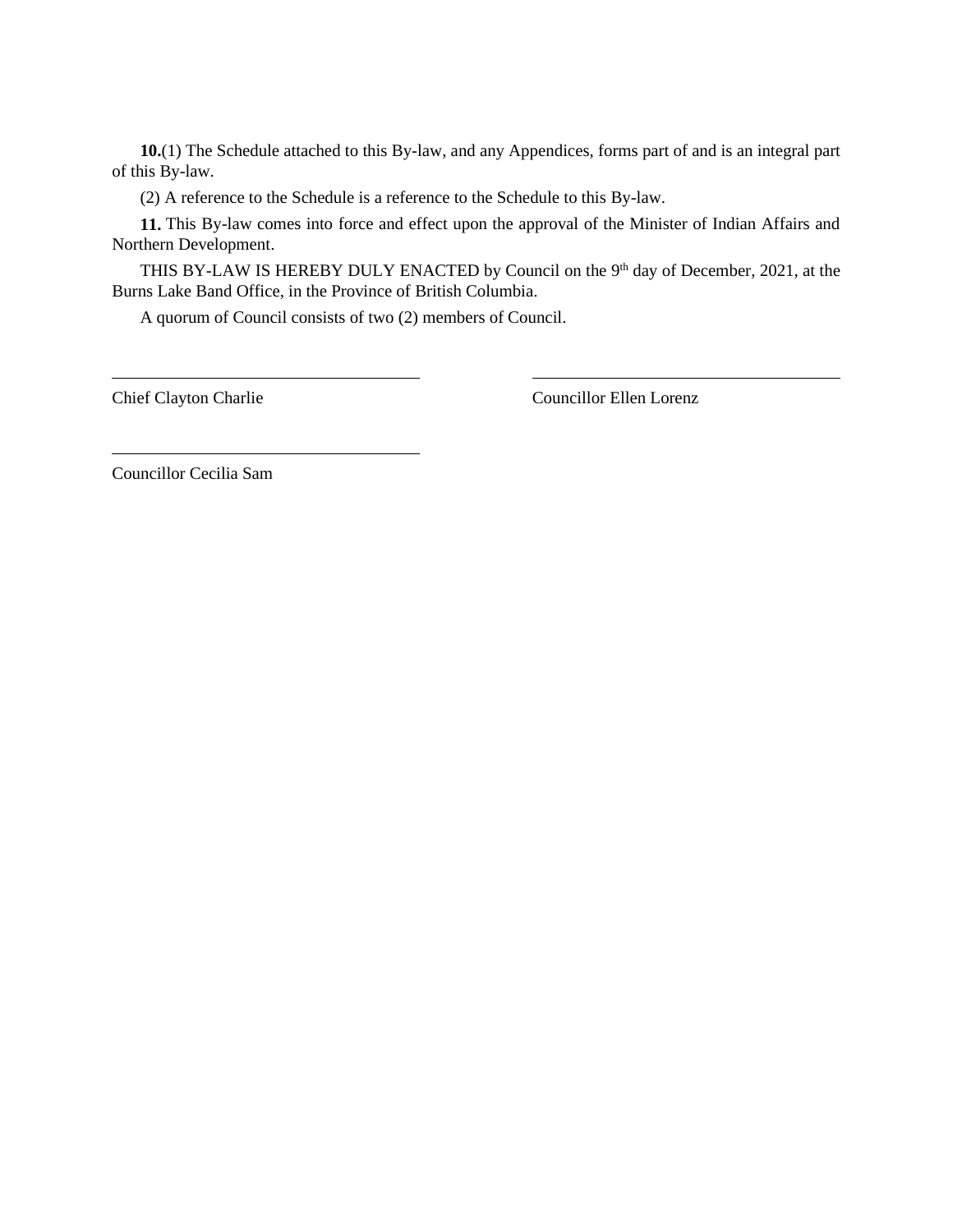## **SCHEDULE**

## **ANNUAL BUDGET**

|                           |                                         | <b>PART 1: REVENUES</b>                           |              |  |  |
|---------------------------|-----------------------------------------|---------------------------------------------------|--------------|--|--|
|                           |                                         | 1. Local revenues to be collected in budget year: |              |  |  |
|                           | a.                                      | <b>Property Tax Revenues</b>                      | \$581,196.60 |  |  |
|                           | <b>TOTAL REVENUES</b>                   |                                                   |              |  |  |
|                           |                                         | <b>PART 2: EXPENDITURES</b>                       |              |  |  |
| 1.                        | <b>General Government Expenditures</b>  |                                                   |              |  |  |
|                           | a.                                      | <b>Executive and Legislative</b>                  | \$10,000     |  |  |
|                           | $h_{\cdot}$                             | <b>General Administrative</b>                     | \$30,054     |  |  |
|                           | $C_{\cdot}$                             | <b>Other General Government</b>                   | \$5,000      |  |  |
| 2.                        |                                         | <b>Protection Services</b>                        |              |  |  |
| 3.                        |                                         | Transportation                                    |              |  |  |
| 4.                        | <b>Recreation and Cultural Services</b> |                                                   |              |  |  |
|                           | a.                                      | <b>Community Centre</b>                           | \$150,000    |  |  |
|                           | b.                                      | Culture                                           | \$25,000     |  |  |
|                           | c.                                      | <b>Heritage Protection</b>                        | \$25,000     |  |  |
| 5.                        |                                         | <b>Community Development</b>                      |              |  |  |
|                           | a.                                      | Planning                                          | \$50,000     |  |  |
|                           | b.                                      | Economic Development Program                      | \$50,000     |  |  |
| 6.                        | <b>Environment Health Services</b>      |                                                   |              |  |  |
| 7.                        | <b>Fiscal Services</b>                  |                                                   |              |  |  |
|                           | a.                                      | Debt Payments                                     | \$120,000    |  |  |
| 8.                        |                                         | <b>Other Services</b>                             |              |  |  |
| 9.                        |                                         | <b>Contingency Amounts</b>                        | \$51,672.60  |  |  |
|                           |                                         | 10. Transfers into Reserve Funds                  |              |  |  |
|                           | a.                                      | Capital Reserve                                   | \$64,470     |  |  |
| <b>TOTAL EXPENDITURES</b> |                                         |                                                   | \$581,196.60 |  |  |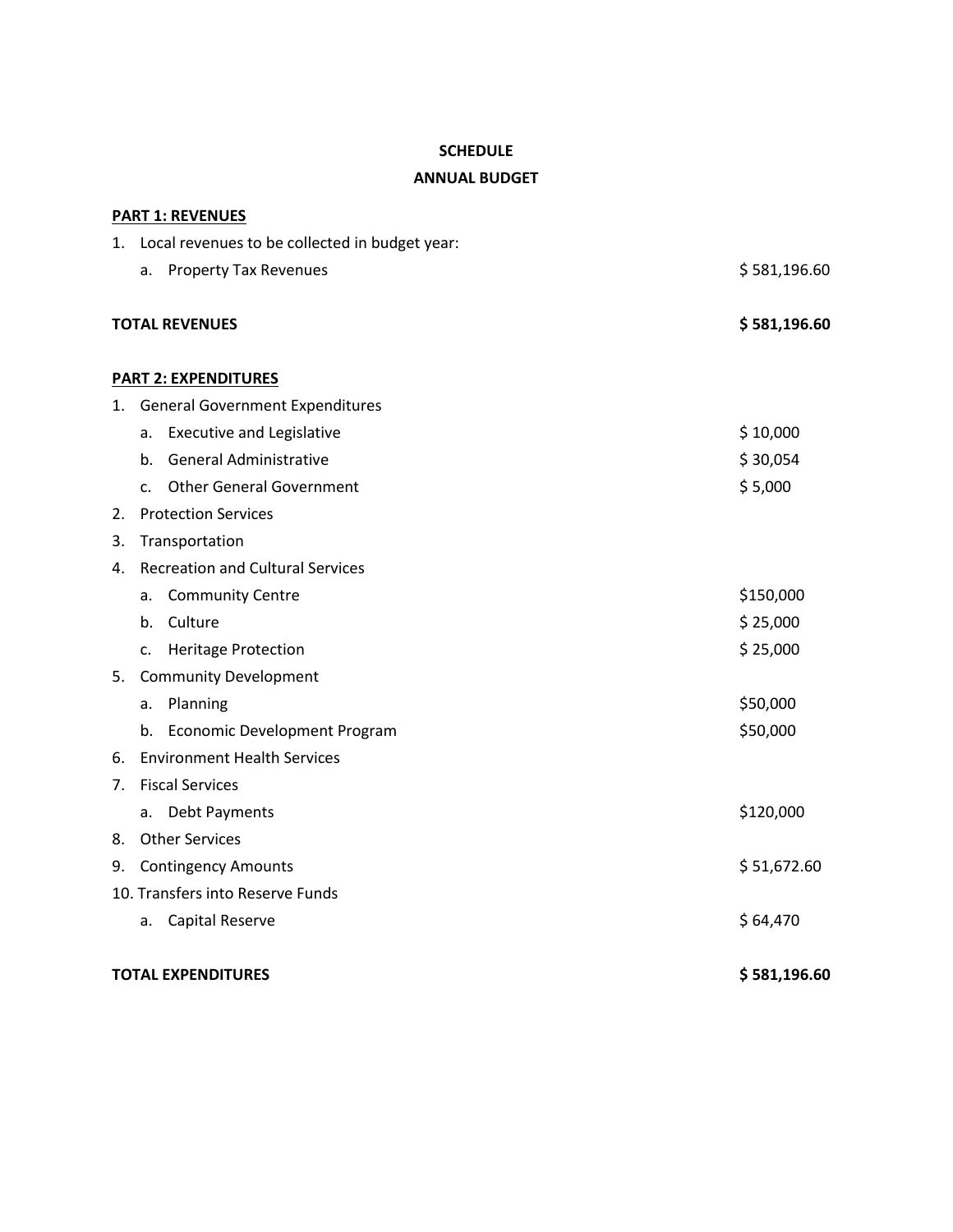# **PART 3: ACCUMULATED SURPLUS/DEFICIT**

| <b>BALANCE</b>                                                      | \$0 |
|---------------------------------------------------------------------|-----|
| from the previous budget year                                       | \$0 |
| 2. Accumulated Deficit - Local revenue expenditures carried forward |     |
| the previous budget year                                            | \$0 |
| 1. Accumulated Surplus – Local revenues carried forward from        |     |

Note: This Budget includes the attached Appendix